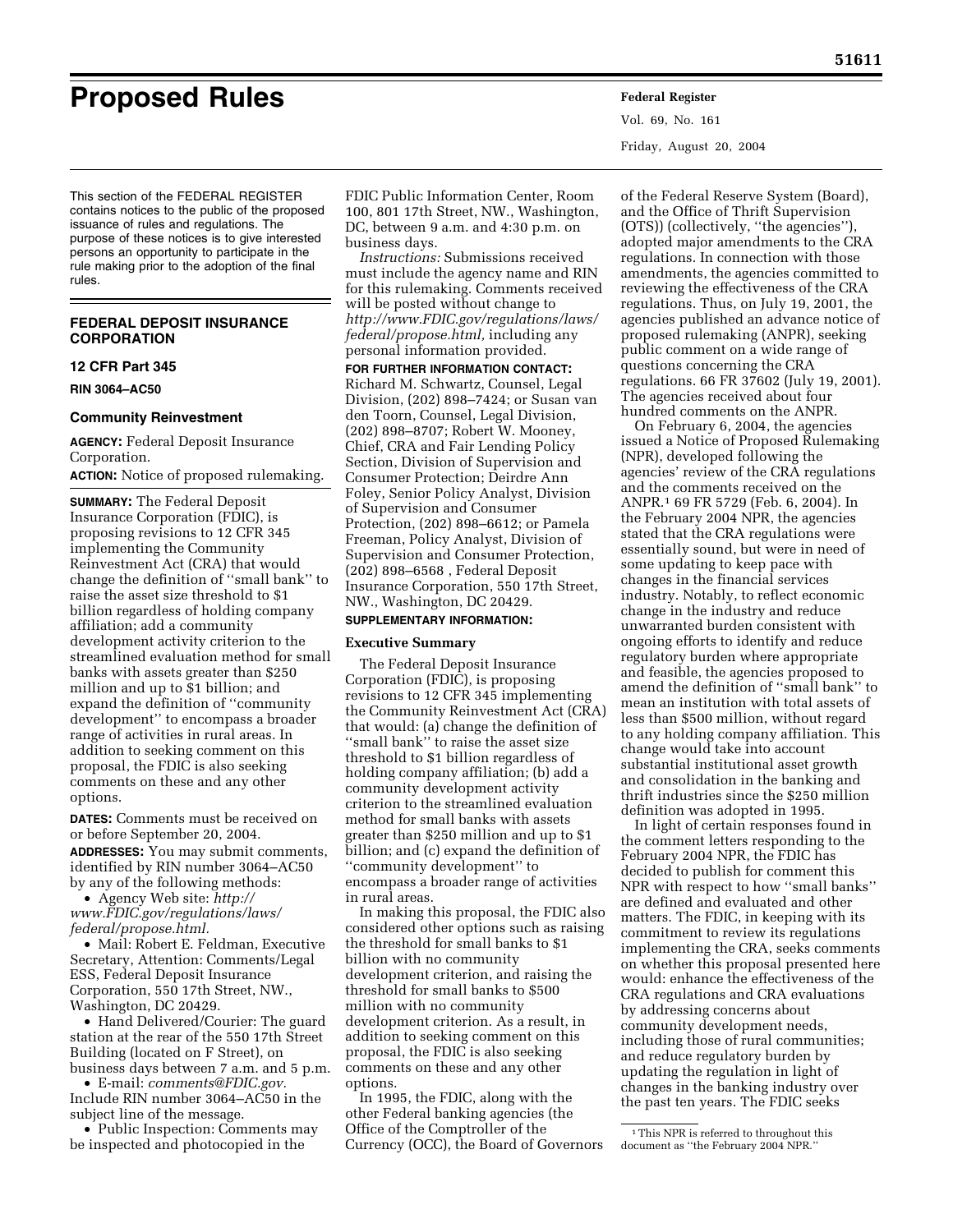further comment on the impact of the new proposal on banks regulated by the FDIC and on how such a change would impact those banks' activities in their local communities. This proposal does not address predatory lending or other aspects of the February 2004 NPR. It is anticipated that the February 2004, proposal will not be acted upon until a final decision is made regarding the small bank definition issue and other matters raised in this notice.

#### **Introduction**

After considering the comments on the NPR (69 FR 5729), the FDIC is proposing revisions to 12 CFR 345, implementing the CRA (12 U.S.C. 2901 *et seq.*). This proposal would revise the definitions of ''community development'' in 12 CFR 345.12(g), and of ''small bank'' in 12 CFR 345.12(u). In addition, this proposal would amend the ''small bank performance standards'' in 12 CFR 345.26, and the CRA ratings guidance set out for ''small banks'' in 12 CFR 345, Appendix A, subpart (d).

#### **Background**

In 1977, Congress enacted the CRA to encourage insured banks and thrifts to help meet the credit needs of their entire communities, including low- and moderate-income communities, consistent with safe and sound lending practices. In the CRA, Congress provided that regulated financial institutions are required to demonstrate that their deposit facilities serve the convenience and needs of the communities in which they are chartered to do business, and that the convenience and needs of communities include the need for credit as well as deposit services.

In 1995, when the agencies adopted major amendments to regulations implementing the CRA, the agencies committed to reviewing the amended regulations in 2002 for their effectiveness in placing performance over process, promoting consistency in evaluations, and eliminating unnecessary burden. 60 FR 22156 (May 4, 1995). The review was initiated in July 2001 with the publication in the **Federal Register** of an ANPR 66 FR 37602 (July 19, 2001). We indicated that we would determine whether and, if so, how the regulations should be amended to better evaluate financial institutions' performance under CRA, consistent with the Act's authority, mandate, and intent. We solicited comment on the fundamental issue of whether any change to the regulations would be beneficial or warranted, and on other aspects of the regulations. About 400 comment letters were received, most

from banks and thrifts of varying sizes and their trade associations (''financial institutions'') and local and national nonprofit community advocacy and community development organizations (''community organizations'').

The comments reflected a consensus that fundamental elements of the regulations are sound, but demonstrated a disagreement over the need and reasons for change. Based on those comments, in February 2004, the agencies proposed limited amendments in two major areas. First, to reduce unwarranted burden, we proposed to amend the definition of ''small institution'' to mean an institution with total assets of less than \$500 million, regardless of the size of its holding company. Second, to better address abusive lending practices in CRA evaluations, we proposed specific amendments to provide that the agencies will take into account, in assessing an institution's overall CRA performance, evidence that the institution, or any affiliate whose loans have been included in the institution's CRA performance evaluation, has engaged in illegal credit practices, including unfair or deceptive practices, or a pattern or practice of secured lending based predominantly on the liquidation or foreclosure value of the collateral, where the borrower cannot be expected to be able to make the payments required under the terms of the loan.

The FDIC received nearly 1,000 comment letters in response to the February 2004 NPR. As described below, the FDIC has decided to provide notice and seek further comment on the ''small bank'' definition issue and other matters. The current proposal adjusts the ''small bank'' definition to include all banks that, as of December 31 of either of the prior two calendar years, had total assets of up to \$1 billion, without regard to holding company affiliation. This proposal does not address or rescind any other aspect of the February 2004 NPR.

The following data is intended to provide additional context for the discussion of this issue. When the \$250 million definition was adopted in the 1994/1995 time period, 19.6% of insured depository institutions were classified as large institutions, and they held 86.2% of total bank and thrift assets. As of March 31, 2004, 24.6% of insured depository institutions were classified as large institutions, and they held 93.3% of total bank and thrift assets. As of that same date, 12.1% of insured depository institutions, holding 89% of assets, were larger than \$500 million. And, 6.3% of insured

depository institutions, holding 85.1% of assets, were larger than \$1 billion. In sum, on an industry-wide basis, while increasing the small institution size to \$1 billion would result in a decrease in the percentage of institutions considered ''large,'' the percentage of industry assets held by large institutions would decrease to 85.1%—down from 86.2% when the \$250 million level was adopted in 1995.

This proposal, however, would only cover state nonmember banks. Because these banks tend to be smaller than the industry average, the impact on banks directly supervised by FDIC is different from the impact on the overall industry.

In 1995, 10.6% of the banks supervised by the FDIC were classified as large banks, and those banks held 66.7% of the assets of banks supervised by FDIC. As of March 31, 2004, 20.9% of the banks supervised by the FDIC held over \$250 million in assets, and they had 79.8% of the assets of the banks supervised by the FDIC . Increasing the small bank definition to \$500 million would, in 2004, result in 9.3% of the banks supervised by the FDIC, with 67.9% of assets, being large banks. Increasing the small bank definition to \$1 billion would result in 4.3% of the banks supervised by the FDIC, with 57.9% of assets, being large banks. In sum, increasing the definition of small banks to \$1 billion would result in a decline in the percentage of state nonmember banks classified as large banks from 10.6% to 4.3%, and a decline in the percentage of assets of state nonmember banks being held by large banks declining from 66.7% in 1995 to 57.9%

## **Comment Letters on the ''Small Bank'' Definition**

As noted above, the FDIC received almost 1,000 comments on the February 2004 NPR, including a letter from 31 United States Senators and rejoinders to that letter, all of which we have accepted as comment letters. The commenters were distributed among industry entities, community organizations, and individuals. As stated above, we also received comments from Federal legislators and one state regulator. All together, the FDIC received nearly 900 comment letters that specifically addressed the ''small bank'' proposal. Of those comment letters, FDIC received 534 letters clearly in favor of increasing the size limit in the definition of small banks, and 334 letters against the proposal. Of the letters in favor of the proposal, 475 of the commenters favored a higher asset threshold than the amount proposed in the NPR. The most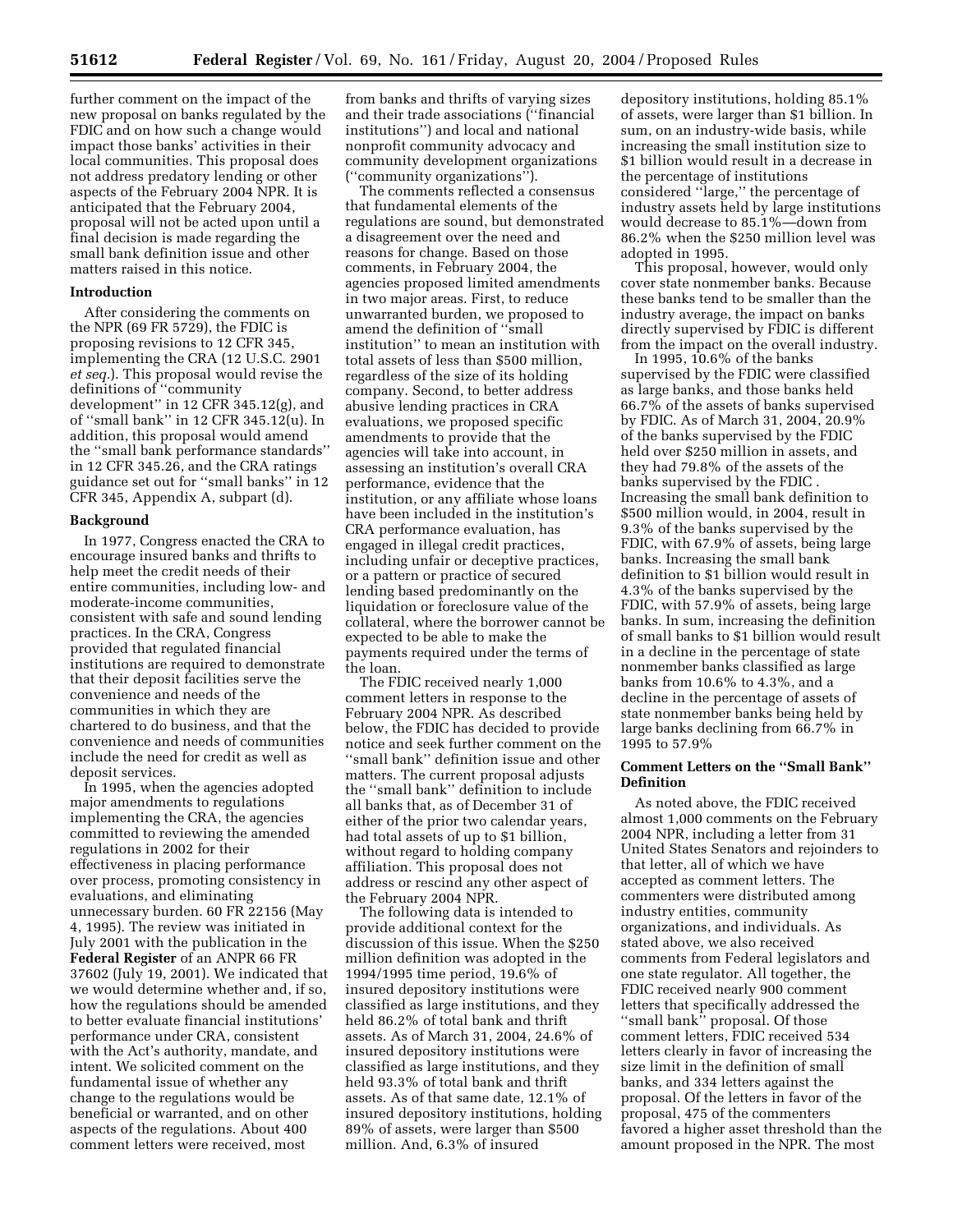common amount mentioned in those letters was a threshold of \$1 billion.

The comment letters in favor of raising the small bank threshold beyond the proposed \$500 million threshold to \$1 billion, or more, generally stated that higher amount would be appropriate for two primary reasons. First, the commenters stated that keeping the focus of small institutions on lending, which the small institution examination does, would be entirely consistent with the purpose of CRA, which is to ensure that the Agencies evaluate how institutions help to meet the credit needs of the communities they serve. Those commenters also suggested that the large bank test requirements were proving to be unworkable because multi-billion dollar banks were regularly outbidding smaller banks for qualified investments. Second, the commenters stated that raising the limit to \$1 billion would have only a small effect on the amount of total industry assets covered under the large bank tests, yet, the additional burden relief provided for the institutions with assets under \$1 billion would be substantial.

In contrast, community organizations generally expressed concern about the likely effects of the proposed change on residents of rural communities and residents of states with smaller financial institutions. These commenters stated that the large bank CRA examination does a better job of encouraging investment in the community than the small bank examination does. For example, these banks, according to these commenters, would no longer be held accountable under CRA exams for investing in products such as Low Income Housing Tax Credits, which, they contend, have been a major source of affordable rental housing. The commenters also either questioned the amount of burden relief that would be afforded to financial institutions, or stated that under CRA value to the community was paramount to the incremental burden relief to the banks.

With respect to comments on the part of the proposal concerning smaller banks under a holding company with assets of \$1 billion of more, the comment letters again split along industry/community group lines. The industry groups stated that a community bank does not cease to be a community bank—with the same concerns about serving its community and about reducing regulatory burden—by becoming part of a larger holding company. Community groups expressed concern that by removing the holding company threshold from the definition of small bank, regulators will not only reduce the number of institutions

subject to the large bank test, but also create a potential loophole for large holding companies to exploit when trying to evade CRA compliance. That is, this change raises the possibility, in the view of community groups, that large holding companies will reform their banking subsidiaries as a series of local ''small banks'' to avoid the investment and service tests. Industry commenters stated, in response, that they were unaware of any institutions that choose their form of corporate organization in order to minimize their CRA compliance burden.

### **Discussion**

#### *Small Bank Definition*

Under the current CRA regulations, an institution is deemed ''large'' in a given year if, at the end of both of the previous two years, it had assets of \$250 million or more, or if it is affiliated with a holding company with total bank or thrift assets of \$1 billion or more.

The large retail institution test is comprised of the lending, investment, and service tests. The most heavily weighted part of that test is the lending test, under which the agencies consider the number and amount of loans originated or purchased by the institution in its assessment area; the geographic distribution of its lending; characteristics, such as income level of its borrowers; its community development lending; and its use of innovative or flexible lending practices to address the credit needs of low- or moderate-income individuals or geographies in a safe and sound manner. Large institutions must collect and report data on small business loans, small farm loans, and community development loans, and may, on an optional basis, collect data on consumer loans.

Under the investment test, the agencies consider the dollar amount of qualified investments, their innovativeness or complexity, their responsiveness to credit and community development needs, and the degree to which they are not routinely provided by private investors.

Under the service test, the agencies consider an institution's branch distribution among geographies of different income levels; its record of opening and closing branches, particularly in low- and moderateincome geographies; the availability and effectiveness of alternative systems for delivering retail banking services in low- and moderate-income geographies and to low- and moderate-income individuals; and the range of services provided in geographies of different

income levels, as well as the extent to which those services are tailored to meet the needs of those geographies. The agencies also consider the extent to which the institution provides community development services and the innovativeness and responsiveness of those services.

In contrast, the performance of a small bank—an institution currently with assets under \$250 million and not part of a holding company with bank and thrift assets over \$1 billion—is evaluated under a streamlined test that focuses primarily on lending. The test considers the institution's loan-todeposit ratio; the percentage of loans in its assessment areas; its record of lending to borrowers of different income levels and businesses and farms of different sizes; the geographic distribution of its loans; and its record of taking action, if warranted, in response to written complaints about its performance in helping to meet credit needs in its assessment areas.

As we stated in the February 2004 NPR:

The [CRA] regulations distinguish between small and large institutions for several important reasons. Institutions' capacities to undertake certain activities, and the burdens of those activities, vary by asset size, sometimes disproportionately. Examples of such activities include identifying, underwriting, and funding qualified equity investments, and collecting and reporting loan data. The case for imposing certain burdens is sometimes more compelling with larger institutions than with smaller ones. For instance, the number and volume of loans and services generally tend to increase with asset size, as do the number of people and areas served, although the amount and quality of an institution's service to its community certainly is not always directly related to its size. Furthermore, evaluation methods appropriately differ depending on institution size. Commenters from various viewpoints tended to agree that the regulations should draw a line between small and large institutions for at least some purposes. They differed, however, on where the line should be drawn. 69 FR 5729.

We have carefully reviewed the comment letters. The FDIC considered a range of options raised by the comments. For example, we considered raising the small bank threshold to banks with assets up to \$500 million with no community development test. We also considered raising the small bank threshold to \$1 billion, with no additional changes. We also considered making no changes to the small bank definition. We further considered various approaches to address concerns raised about the needs of rural and other underserved communities. After this analysis, the FDIC has decided to issue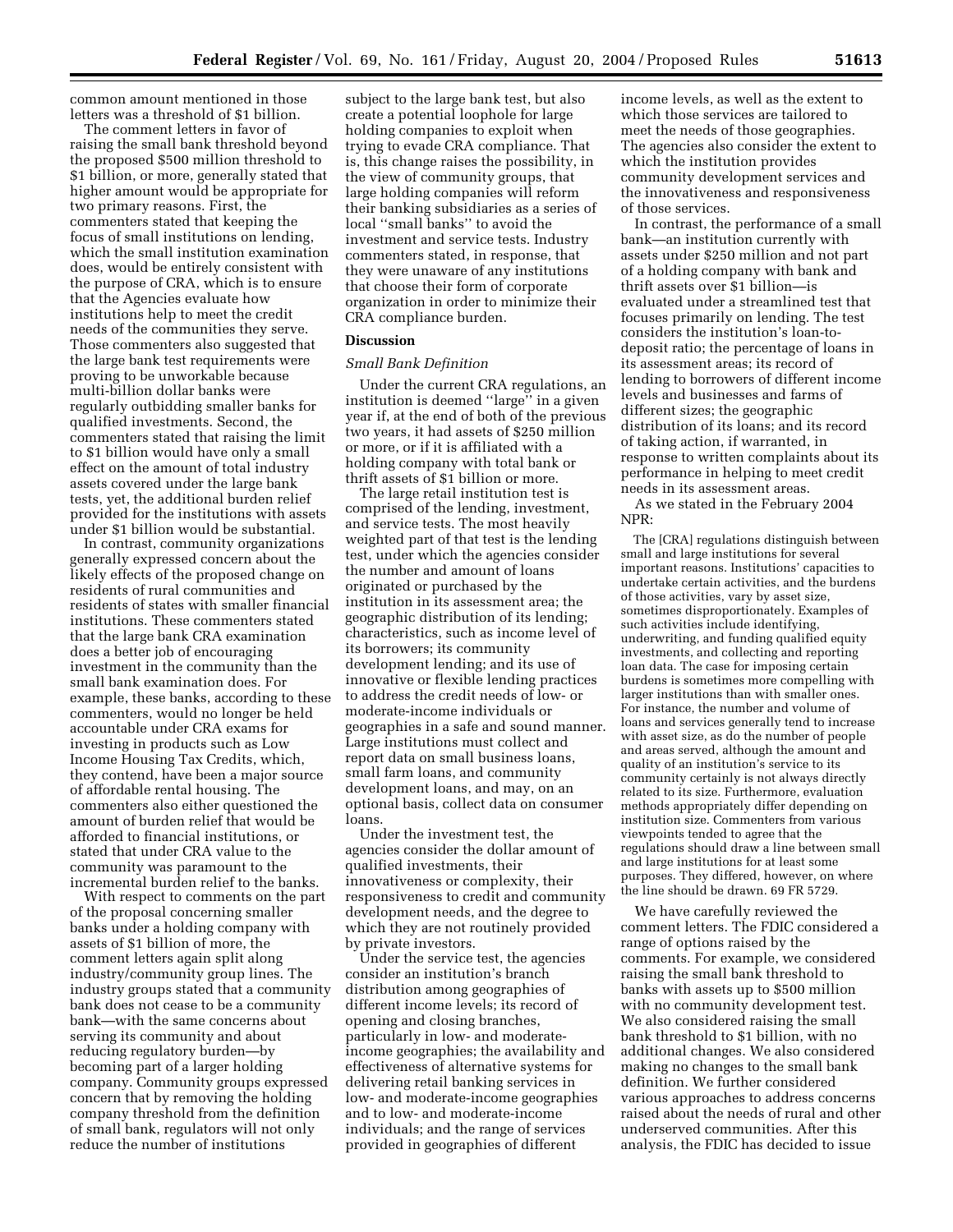a new proposal, rather than issue a final rule at this time. We now propose amending the ''small bank'' definition to \$1 billion.

In addition, we are proposing to add a mandatory community development criterion for those small banks with assets over \$250 million and we are proposing to amend the community development definition to emphasize the importance of investments and services in rural communities. We seek comment on whether the proposal, as further modified below, would better enable those banks to focus their resources—both time and financial—on community-based lending activities and on more selective investment and service activities. We also invite public comment on whether other approaches would be more appropriate. For example, is there another appropriate threshold to use when defining small banks?

## *Community Development Criterion*

The consideration of community development activities has always been part of the CRA evaluation process, regardless of size of the institution. Appendix A, section (d)(2), to 12 CFR part 345 now states that if a small bank requests consideration for an ''Outstanding'' rating, the FDIC will consider, in addition to determining whether the small bank exceeds each of the standards required to obtain a ''satisfactory'' rating, the extent to which it makes qualified investments and provides branches and other services that enhance credit availability in its assessment area(s). This is further explained in the Interagency Questions and Answers Regarding Community Reinvestment (''Interagency Questions and Answers''). 66 FR 36620 (July 12, 2001). We are, however, concerned that smaller institutions that are presently covered by the large bank tests have noted difficulties with making qualified investments including the ability to compete with larger banks for investment opportunities and maintaining staff and resources to do so.

In light of these considerations, we propose to add a mandatory community development performance criterion for banks with assets greater than \$250 million and up to \$1 billion as an additional component of the streamlined small bank standards. This community development criterion would be evaluated along with the current streamlined criterion applicable to all small banks.

For those banks covered by this community development criterion, the FDIC will assess a bank's record of helping to meet the needs of its

assessment area(s) through a combination of its community development lending, qualified investments, or community development services. Such banks will be required to engage in activities that meet credit needs in their assessment area(s), but may balance their community development lending, investing and service activities based on the opportunities in the market and the banks' own strategic strengths. For example, a bank with assets greater than \$250 million and up to \$1 billion may perform well under the community development criterion by engaging in one or more as opposed to all of the activities.

We request comment on whether instead of adding a community development criterion for small banks between \$250 million and \$1 billion as the proposal would do, should the FDIC instead apply a separate community development test in addition to existing streamlined performance criteria applicable to small banks to evaluate community development activities of such banks? If such a test were to be imposed, how should these activities be weighted in assigning a performance rating? How should the ratings of both the existing streamlined performance criteria and the community development test be weighted in assigning an overall performance rating?

Community development activities for banks with assets greater than \$250 million and up to \$1 billion will be evaluated by the FDIC when assigning a CRA rating. Appendix A to the CRA regulations will continue to reflect that for a small bank to receive an ''Outstanding'' CRA rating, the FDIC will consider the extent to which that bank exceeds each of the ''Satisfactory'' performance standards, now including an explicit community development criterion applicable to banks with assets greater than \$250 million and up to \$1 billion.

Banks with assets under \$250 million can attain an ''Outstanding'' rating in two ways. First, when the bank's performance materially exceeds satisfactory standards for each of the five lending criteria. (This proposal does not change the existing regulation, *see:* Interagency Questions and Answers § .26(b)-1.) Or second, when the bank has satisfactory performance standards for each of the five lending criteria and, in addition, requests consideration of community development loans, qualified investments or services and those are found to warrant an Outstanding rating. (This provision reflects a conforming change to parallel the new community development

criterion for banks over \$250 million to \$1 billion which permits a bank to choose among community development activities.)

## *Community Development in Rural Communities*

As stated above, many community organization commenters expressed concern about investments and service to rural communities. To address this concern, we propose amending the definition of ''community development,'' which now focuses on activities that benefit low- and moderate-income individuals. As proposed, ''community development'' activity could benefit either low- and moderate-income individuals or individuals who reside in rural areas.2 We seek comment on whether our proposed change to the community development definition encompasses the full range of community development activity that benefits rural areas. We also ask for comment on whether a definition of ''rural'' would be helpful, and if so, how that term should be defined.

## Conclusion

In sum, the proposed changes would not diminish in any way the obligation of all insured depository institutions subject to CRA to help meet the credit needs of their communities. Rather, the proposal is intended to improve the effectiveness of CRA evaluations by permitting banks to focus on community development activities based on the opportunities in the market and the needs of the community, including lowand moderate-income areas; address particular concerns relating to investments and services provided to rural communities; and update the regulation to take account of economic changes in the industry.

The FDIC seeks comment on all aspects of the proposal. The FDIC solicits comments on whether the small bank definition threshold of less than \$1 billion is appropriate. Should a community development criterion be included that offers choices to banks or not? The FDIC also seeks comment on whether other approaches would better improve the effectiveness of CRA evaluations for small institutions, while reducing unwarranted burden.

<sup>2</sup>This change will impact the community development test currently in the regulation for wholesale or limited purpose banks. We seek comment on whether this impact is significant.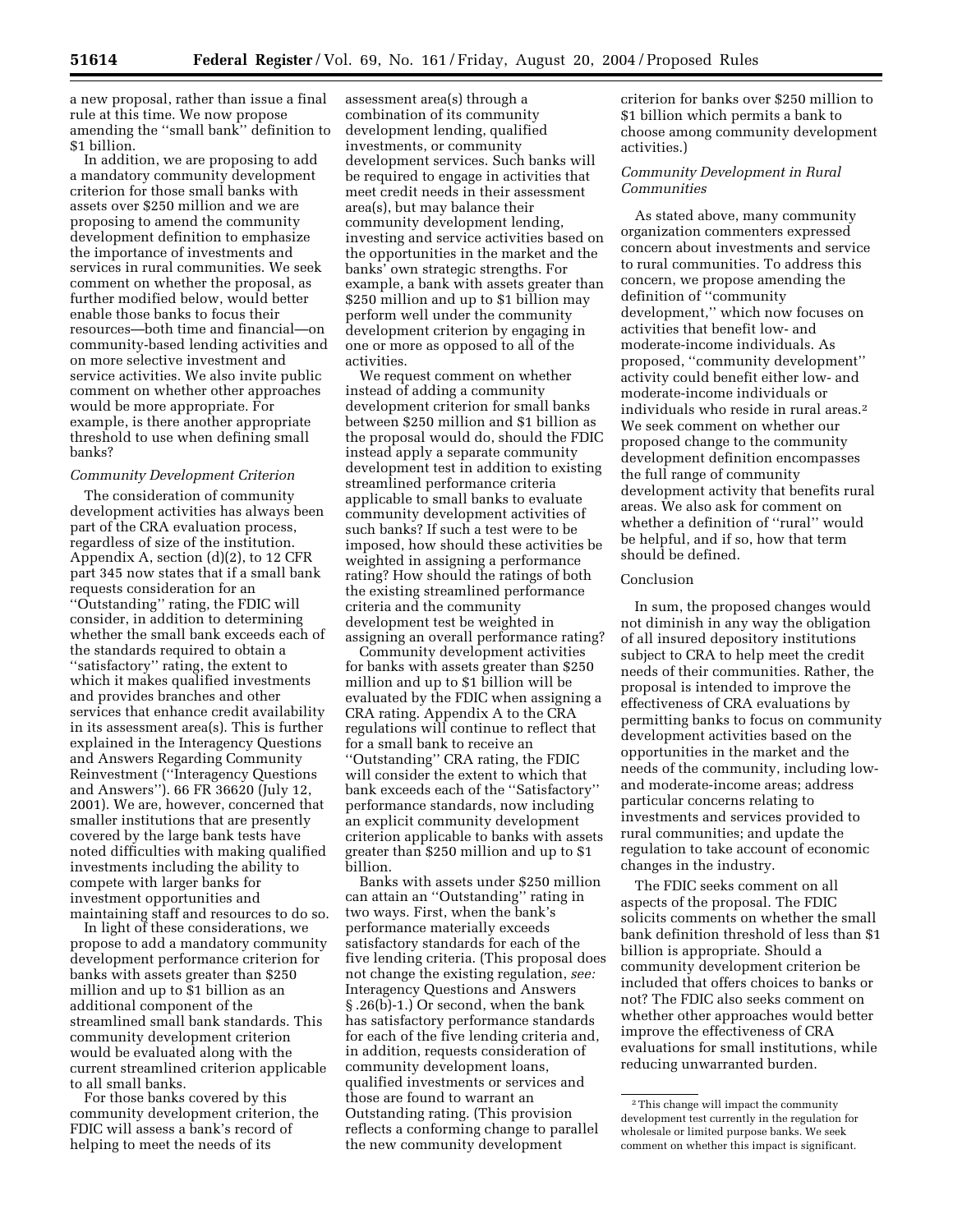## **Regulatory Analysis**

## *Paperwork Reduction Act*

In accordance with the requirements of the Paperwork Reduction Act of 1995, the agencies may not conduct or sponsor, and the respondent is not required to respond to, an information collection unless it displays a currently valid Office of Management and Budget (OMB) control number. This proposal would result in a change in the paperwork burden under OMBapproved information collection 3064– 0092. The change in the collection of information contained in this proposal has, therefore, been submitted to OMB for review.

Written comments on the collection of information should be sent to Mark Menchik, FDIC desk officer: Office of Management and Budget, Office of Information and Regulatory Affairs, New Executive Office Building, Washington, D.C. 20503. Copies of comments should also be addressed to: Leneta G. Gregorie, Legal Division, Room MB–3082, Federal Deposit Insurance Corporation, 550 17th Street, NW., Washington, DC 20429. All comments should refer to the title of the proposed collection. Comments may be hand-delivered to the guard station at the rear of the 17th Street Building (located on F Street), on business days between 7 a.m. and 5 p.m., Attention: Comments/Executive Secretary, Federal Deposit Insurance Corporation, 550 17th Street, NW., Washington, DC 20429. For further information on the Paperwork Reduction Act aspect of this proposal, contact Leneta Gregorie at the above address.

Comment is solicited on:

1. Whether the collection of information is necessary for the proper performance of FDIC functions, including whether the information will have practical utility;

2. The accuracy of our estimate of burden of the proposed collection of information, including the validity of the methodology and assumptions used;

3. The quality, utility, and clarity of the information to be collected;

4. Ways to minimize the burden of the information collection on those who are to respond, including through the use of appropriate automated, electronic, mechanical, or other technological collection techniques or other forms of information technology, for example, permitting electronic submission of responses; and

5. Estimates of capital or start-up costs and costs of operation, maintenance, and purchases of services to provide information.

*Title of the collection:* Community Reinvestment—12 CFR 345. *Frequency of Response:* Annual.

*Affected Public:* State nonmember banks.

*Abstract:* This Paperwork Reduction Act section estimates the burden that would be associated with the regulations if the agency were to change the definition of ''small bank as proposed, that is, increase the asset threshold from \$250 million to \$1 billion and eliminate any consideration of holding-company size. The proposed change, if adopted, would make ''small'' approximately 875 FDIC-regulated institutions that do not now have that status. That estimate is based on data for FDIC-regulated institutions that filed Call or Thrift Financial Reports on June 30, 2004. Those data also underlie the estimated paperwork burden that would be associated with the regulations if the proposals were adopted by the FDIC. The proposed change to amend the small bank performance standards to incorporate a community development test would have no impact on paperwork burden because the evaluation is based on information prepared by examiners.

*Estimated Paperwork Burden under the Proposal:*

*Number of Respondents:* 5,296. *Estimated Time Per Response:* Small business and small farm loan register, 219 hours; Consumer loan data, 326 hours; Other loan data, 25 hours; Assessment area delineation, 2 hours; Small business and small farm loan data, 8 hours; Community development loan data, 13 hours; HMDA out-of-MSA loan data, 253 hours; Data on lending by a consortium or third party, 17 hours; Affiliated lending data, 38 hours; Request for designation as a wholesale or limited purpose bank, 4 hours; and Public file, 10 hours.

*Total Estimated Annual Burden:* 193,975 hours. (The estimated burden hours under the current proposal represents a decrease in burden from the February 2004 proposal of 137,383 hours.)

#### *Regulatory Flexibility Act*

Pursuant to section 605(b) of the Regulatory Flexibility Act, the FDIC certifies that since the proposal would reduce burden and would not raise costs for small institutions, this proposal will not have a significant economic impact on a substantial number of small entities. This proposal does not impose any additional paperwork or regulatory reporting requirements. The proposal would increase the overall number of small banks that are permitted to avoid data collection requirements in 12 CFR

part 345. Accordingly, a regulatory flexibility analysis is not required.

*The Treasury and General Government Appropriations Act, 1999—Assessment of Impact of Federal Regulation on Families*

The FDIC has determined that this proposal will not affect family wellbeing within the meaning of section 654 of the Treasury and General Government Appropriations Act, 1999, Public Law 105–277, 112 Stat. 2681.

*FDIC Solicitation of Comments Regarding the Use of ''Plain Language''* 

Section 722 of the Gramm-Leach-Bliley Act of 1999 requires the FDIC to use ''plain language'' in all proposed and final rules published after January 1, 2000. The FDIC invites comments on whether the proposal is clearly stated and effectively organized, and how the FDIC might make the proposed text easier to understand.

### **List of Subjects in 12 CFR Part 345**

Banks, Banking, Community development, Credit, Investments, Reporting and recordkeeping requirements.

# **Federal Deposit Insurance Corporation 12 CFR Chapter III**

## **Authority and Issuance**

For the reasons set forth in the preamble, the Board of Directors of the Federal Deposit Insurance Corporation proposes to amend part 345 of chapter III of title 12 of the Code of Federal Regulations to read as follows:

## **PART 345—COMMUNITY REINVESTMENT**

1. The authority citation for part 345 continues to read as follows:

**Authority:** 12 U.S.C. 1814–1817, 1819– 1820, 1828, 1831u and 2901–2907, 3103– 3104, and 3108(a).

2. Revise § 345.12 to read as follows:

a. Revise paragraphs (g)(1), (g)(2), and (g)(4); and

b. Revise paragraph (u) to read as follows:

#### **§ 345.12 Definitions.**

\* \* \* \* \* (g) *Community development* means: (1) Affordable housing (including multifamily rental housing) for low-or moderate-income individuals or for individuals in rural areas;

(2) Community services targeted to low-or moderate-income individuals or to individuals in rural areas;

\* \* \* \* \*